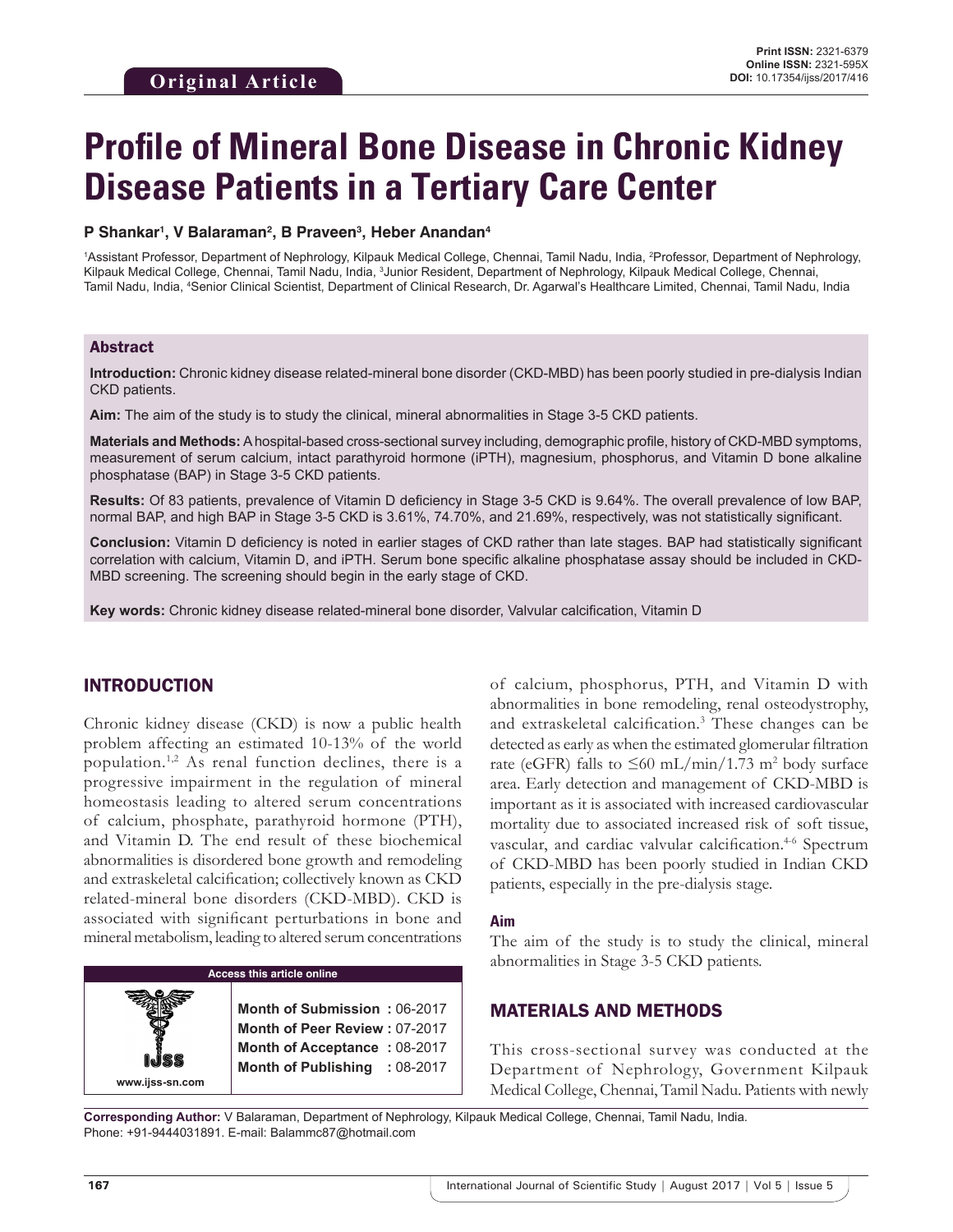diagnosed Stage 3-5 CKD (based on history, eGFR of  $\langle$ 30 mL/min/1.73 m 2 by the abbreviated modification of diet in renal disease formula, biochemical, and ultrasonographic/histological evidence of CKD) who were not yet on dialysis or on hemodialysis/CAPD for <1 month at the time of enrolment in the study. Exclusion criteria include: Those who were already on dialysis, had preexisting parathyroid abnormalities, already on non-steroidal anti-inflammatory drug, antiepileptics known liver diseases, rickets, osteomalacia patients, were excluded from the study. Renal transplant patient was also excluded from the study. Ethics committee approval from the institutional ethics committee was obtained before the study. Questionnaire regarding symptoms of CKD-MBD is given to all the patients in our study. Those who are having one or more of the symptoms are considered as symptomatic. Ophthalmic fundus examination is done. After obtaining consent from the patient, with aseptic precautions, about 8 ml of venous blood is obtained from the median cubital vein. Serum and plasma samples are stored at −20°C ice lined refrigerator. Plasma samples are analyzed for 25-hydroxy Vitamin D and intact PTH (iPTH). Serum samples are analyzed for all other biochemical parameters.

# RESULTS

Of the total 83 patients, slight female predominance with 42 (56%), the M:F ratio is 0.9:1. The average age of the CKD patients in our study is 54.3 years. 34% of patients in CKD Stage 4 followed by Stage 3 and 5. 59.03% of are asymptomatic. The serum total calcium observed is corrected for serum albumin. The prevalence of calcium abnormalities is shown in Table 1.

In our study, we had 25, 34, and 24 Stage 3, 4, and 5 CKD patients. The normal value of serum calcium is 8.6-10 mg/dl. The prevalence of hypocalcaemia in Stage 3, 4, and 5 are 12%, 11.6%, and 37.5%, respectively. The prevalence of normocalcemia in Stage 3, 4, and 5 CKD are 76%, 79.41%, and 58.33%, respectively. The prevalence of hypercalcemia in Stage 3, 4, and 5 CKD are 12%, 8.82%, and 4.17%, respectively. The overall prevalence of hypocalcaemia, normocalcemia, and hypercalcemia in Stage 3-5 CKD is 19.28%, 72.29%, and 8.43%, respectively, which is not statistically significant.

The prevalence of hypoparathyroidism in Stage 3, 4, and 5 are 12%, 2.94%, and 4.17%, respectively, normoparathyroidism in Stage 3, 4, and 5 CKD are 36%, 38.24%, and 8.33%, respectively, hyperparathyroidism in Stage 3, 4 and, 5 CKD are 52%, 58.82%, and 87.5%, respectively. The overall prevalence of hypoparathyroidism, normoparathyroidism, and hyperparathyroidism in Stage 3-5 CKD is 6.02%, 28.92%, and 65.06%, respectively, which is statistically significant (Table 2).

The prevalence of Vitamin D deficiency in Stage 3, 4, and 5 are 4%, 20.59%, and 0%, respectively. The prevalence of no deficiency of Vitamin D in Stage 3, 4, and 5 CKD are 96%, 79.41%, and 100%, respectively. The overall prevalence of Vitamin D deficiency and no deficiency in Stage 3-5 CKD is 9.64% and 90.36%, respectively, which is statistically significant (Table 3).

The prevalence of hypermagnesemia in Stage 3, 4, and 5 are 16%, 28 %, and 56%, respectively, normomagnesemia in Stage 3, 4, and 5 CKD are 17.65%, 47.06%, and 35.29%, respectively, hypermagnesemia in Stage 3, 4, and 5 CKD are 20.83%, 41.67%, and 37.50%, respectively. The overall prevalence of hypomagnesaemia, normoagnesemia, and hypermagnesemia in Stage 3-5 CKD is 18.07%, 39.76%, and 42.17%, respectively, had no significance (Table 4).

## **Table 1: Distribution of calcium abnormalities in study patients**

| Calcium   | eGFR<br>Number of cases (%) |            |            |            |  |
|-----------|-----------------------------|------------|------------|------------|--|
|           |                             |            |            |            |  |
| <b>BN</b> | 3(12)                       | 4 (11.76)  | 9(37.5)    | 16 (19.28) |  |
| N         | 19 (76)                     | 27 (79.41) | 14 (58.33) | 60 (72.29) |  |
| AN        | 3(12)                       | 3(8.82)    | 1(4.17)    | 7(8.43)    |  |
| Total     | 25 (100)                    | 34 (100)   | 24 (100)   | 83 (100)   |  |

eGFR: Estimated glomerular filtration rate, BN: Below normal, N: Normal, AN: Above normal

#### **Table 2: Distribution of iPTH abnormalities in study patients**

| <b>iPTH</b> | eGFR<br>Number of cases (%) |            |          |            |         |
|-------------|-----------------------------|------------|----------|------------|---------|
|             |                             |            |          |            |         |
|             | <b>BN</b>                   | 3(12)      | 1(2.94)  | 1(4.17)    | 5(6.02) |
| N           | 9(36)                       | 13 (38.24) | 2(8.33)  | 24 (28.92) |         |
| AN          | 13 (52)                     | 20 (58.82) | 21(87.5) | 54 (65.06) |         |
| Total       | 25 (100)                    | 34 (100)   | 24 (100) | 83 (100)   |         |

eGFR: Estimated glomerular filtration rate, iPTH: Intact parathyroid hormone, BN: Below normal, N: Normal, AN: Above normal

## **Table 3: Distribution of Vitamin D abnormalities in study patients**

| <b>Vitamin D</b> |                     |            | eGFR     |            |  |
|------------------|---------------------|------------|----------|------------|--|
|                  | Number of cases (%) |            |          |            |  |
|                  | Stage 3             | Stage 4    | Stage 5  | Total      |  |
| Non deficient    | 24 (96)             | 27 (79.41) | 24 (100) | 75 (90.36) |  |
| Deficient        | 1(4)                | 7(20.59)   | 0(0)     | 8(9.64)    |  |
| Total            | 25 (100)            | 34 (100)   | 24 (100) | 83 (100)   |  |

eGFR: Estimated glomerular filtration rate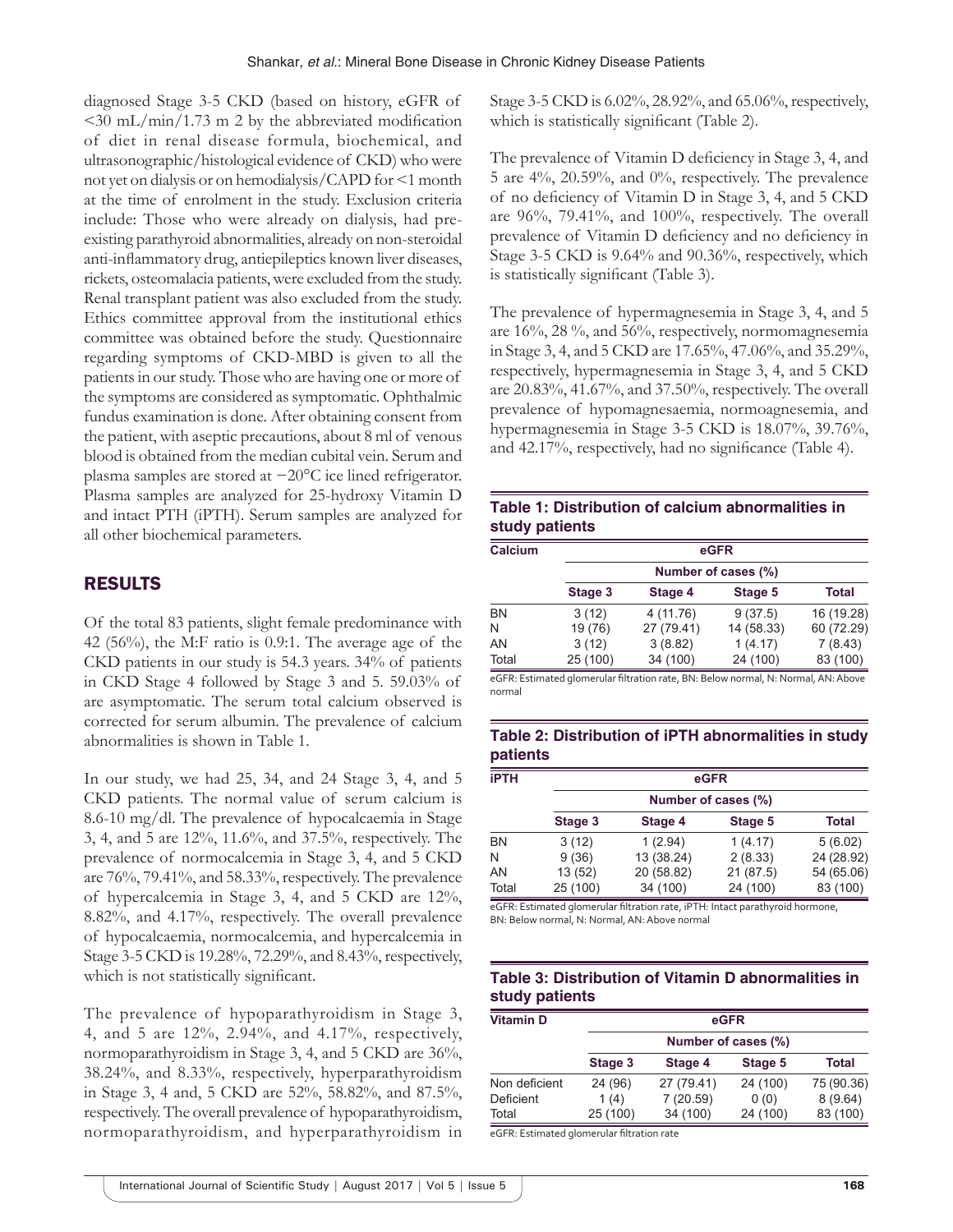The prevalence of hypophosphatemia in Stage 3, 4, and 5 are 20%, 8.82%, and 0%, respectively, normophosphatemia in Stage 3, 4, and 5 CKD are 76%, 73.53%, and 50%, respectively, hyperphosphatemia in Stage 3, 4, and 5 CKD are 4%, 17.65%, and 50%, respectively. The overall prevalence of hypophosphatemia, normophosphatemia, and hyperphosphatemia in stage 3-5 CKD is 9.64%, 67.47%, and 22.89%, respectively, has significance (Table 5).

The prevalence of low bone alkaline phosphatase (BAP) in Stage 3, 4, and 5 are  $8\%$ ,  $0\%$  and 4.17%, respectively, normal BAP in Stage 3, 4, and 5 CKD are 84%, 70.59%, and 70.83%, respectively, high BAP in Stage 3, 4, and 5 CKD are 8%, 29.41%, and 25%, respectively. The overall prevalence of low BAP, normal BAP, and high BAP in Stage 3-5 CKD is 3.61%, 74.70%, and 21.69%, respectively, which has statistically no significance (Table 6).

The prevalence of abnormal bone turnover marker BAP in symptomatic and asymptomatic CKD-MBD patients is as follows.

The difference in bone turnover marker in Stage 3-5 CKD in asymptomatic and symptomatic MBD patients is statistically not significant (Table 7).

A positive correlation is seen between BAP and Vitamin D and it is statistically significant. There is a positive correlation between BAP and iPTH with a Pearson correlation of 0.34 which is statistically significant. The iPTH and Vitamin D are inversely correlated but this correlation is not statistically significant. iPTH and calcium are found to be negatively correlated, i.e., when calcium falls iPTH rises and the reverse occurs in hypercalcemia. The parathormone is a minute-to-minute compensatory response of the body to the fall in serum ionized calcium levels. Hence, this correlation is strong.

# **DISCUSSION**

The prevalence of CKD in our Indian population is estimated around 0.78% and 0.87%.7 We studied 83 CKD stage 3-5 patients. The average age of the CKD patients in our study is  $54.3 \pm 12.67$  years. Of them, 42 were females and 41 males leading to a slight female predominance, the M:F ratio is 0.9:1. The symptomatic CKD-MBD individuals comprised 40.96%. Remaining 59.03% did not have any symptoms related to CKD-MBD. The prevalence of hypoparathyroidism is 6.02% indicating the possible load of low turnover bone disease, whereas hyperparathyroidism, with a cutoff of iPTH

## **Table 4: Distribution of magnesium abnormalities in study patients**

| <b>Magnesium</b> | eGFR                |            |            |            |  |
|------------------|---------------------|------------|------------|------------|--|
|                  | Number of cases (%) |            |            |            |  |
|                  | Stage 3             | Stage 4    | Stage 5    | Total      |  |
| <b>BN</b>        | 4 (16)              | 6(17.65)   | 5(20.83)   | 15 (18.07) |  |
| N                | 7(28)               | 16 (47.0)  | 10 (41.67) | 33 (39.76) |  |
| AN               | 14 (56)             | 12 (35.29) | 9(30.75)   | 35 (42.17) |  |
| Total            | 25 (100)            | 34 (100)   | 24 (100)   | 83 (100)   |  |

eGFR: Estimated glomerular filtration rate, BN: Below normal, N: Normal, AN:Above normal

#### **Table 5: Distribution of phosphorus abnormalities in study patients**

| <b>Phosphorus</b> | eGFR<br>Number of cases (%) |            |          |            |  |
|-------------------|-----------------------------|------------|----------|------------|--|
|                   |                             |            |          |            |  |
|                   | Stage 3                     | Stage 4    | Stage 5  | Total      |  |
| <b>BN</b>         | 5(20)                       | 3(8.82)    | 0(0)     | 6(9.64)    |  |
| N                 | 19 (76)                     | 25 (73.53) | 12(50)   | 56 (67.47) |  |
| AN                | 1(4)                        | 6(17.65)   | 12(50)   | 19 (22.89) |  |
| Total             | 25 (100)                    | 34 (100)   | 24 (100) | 83 (100)   |  |

eGFR: Estimated glomerular filtration rate, BN: Below normal, N: Normal, AN: Above normal

#### **Table 6: Distribution of abnormal BAP in study patients**

| <b>BAP</b> |          | eGFR                |            |              |  |  |  |
|------------|----------|---------------------|------------|--------------|--|--|--|
|            |          | Number of cases (%) |            |              |  |  |  |
|            | Stage 3  | Stage 4             | Stage 5    | <b>Total</b> |  |  |  |
| BN         | 2(8)     | 0(0)                | 1(4.17)    | 3(3.61)      |  |  |  |
| N          | 21 (84)  | 24 (70.59)          | 17 (70.83) | 62 (74.7)    |  |  |  |
| AN         | 2(8)     | 10 (29.41)          | 6(25)      | 18 (21.69)   |  |  |  |
| Total      | 25 (100) | 34 (100)            | 24 (100)   | 83 (100)     |  |  |  |

eGFR: Estimated glomerular filtration rate, BAP: Bone alkaline phosphatase, BN: Below normal, N: Normal, AN: Above normal

#### **Table 7: Distribution of abnormal bone turnover marker BAP in symptomatic and asymptomatic CKD‑MBD patients**

| <b>BAP</b> |                     | eGFR               |              |  |  |  |
|------------|---------------------|--------------------|--------------|--|--|--|
|            | Number of cases (%) |                    |              |  |  |  |
|            | Asymptomatic        | <b>Symptomatic</b> | <b>Total</b> |  |  |  |
| <b>BN</b>  | 2(4.08)             | 1(2.94)            | 3(3.61)      |  |  |  |
| N          | 36 (73.47)          | 26 (76.47)         | 62 (74.7)    |  |  |  |
| AN         | 11(22.45)           | 7(20.57)           | 18 (21.69)   |  |  |  |
| Total      | 49 (100)            | 34 (100)           | 83 (100)     |  |  |  |

eGFR: Estimated glomerular filtration rate, CKD‑MBD: Chronic kidney disease related‑mineral bone disorder, BAP: Bone alkaline phosphatase, BN: Below normal, N: Normal, AN: Above normal

 $>65$  pg/ml, is noted in 58.82% in Stage 4 and 87.5% in Stage 5, with overall 65.06% indicating high turnover bone disease. Other Indian studies show hyperparathyroidism to be 73%,<sup>8</sup> 57.3% in Stage 4 CKD and 89.5% in Stage 5 CKD and 84.62% in Stage 4 and 88.29% in Stage 5. High turnover state assessed by Jabbar *et al*. is 60%<sup>8</sup>